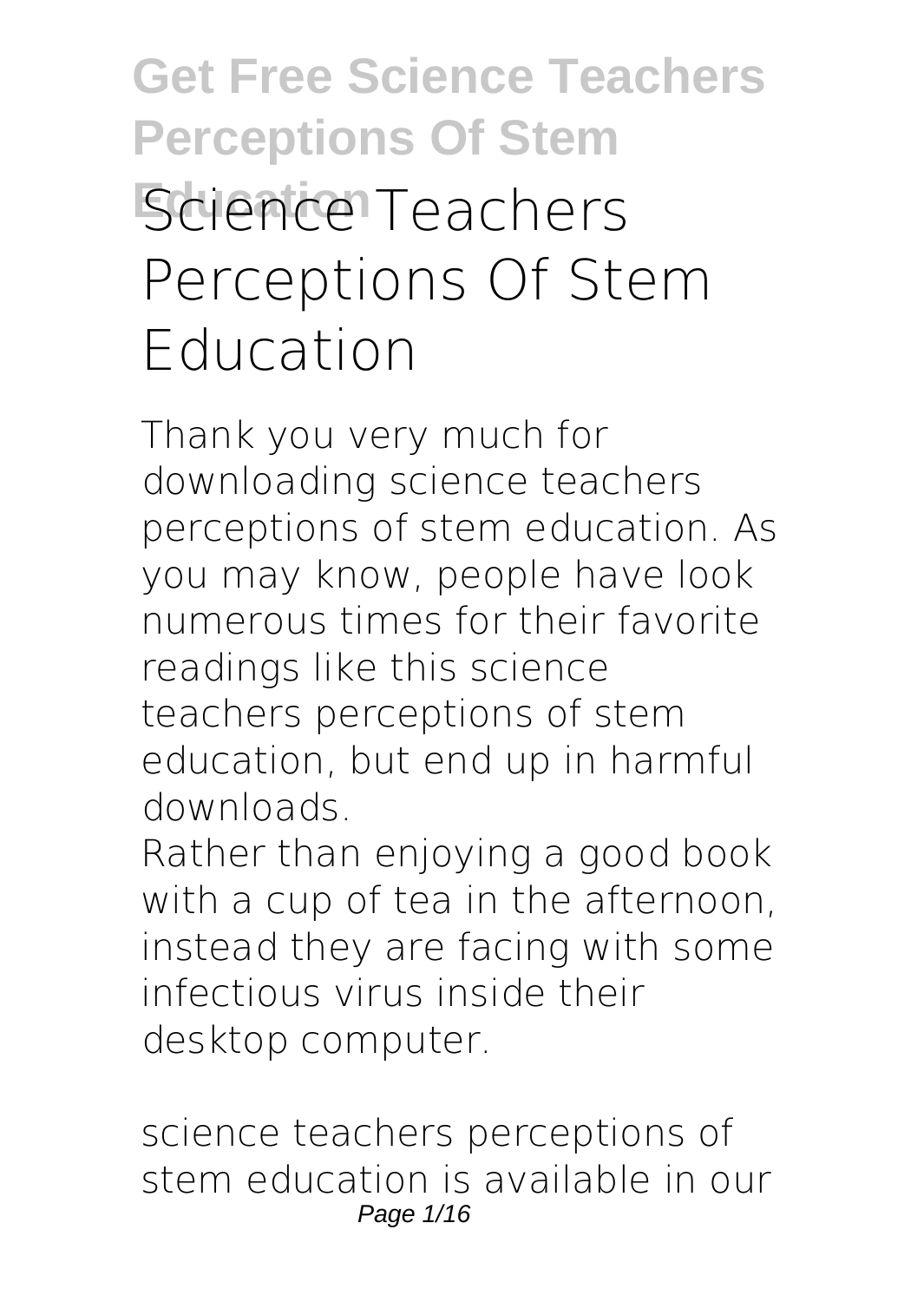**Educationa** book collection and online access to it is set as public so you can get it instantly.

Our books collection saves in multiple locations, allowing you to get the most less latency time to download any of our books like this one.

Merely said, the science teachers perceptions of stem education is universally compatible with any devices to read

Webinar: Perception of STEM Teaching **Many preschool teachers are scared of teaching STEM. Here's a solution that might help** STEM Education Overview (Based on \"STEM Lesson Essentials\" book) *Study STEM - Changing Perceptions Risk expert David Ropeik tells ISF* Page 2/16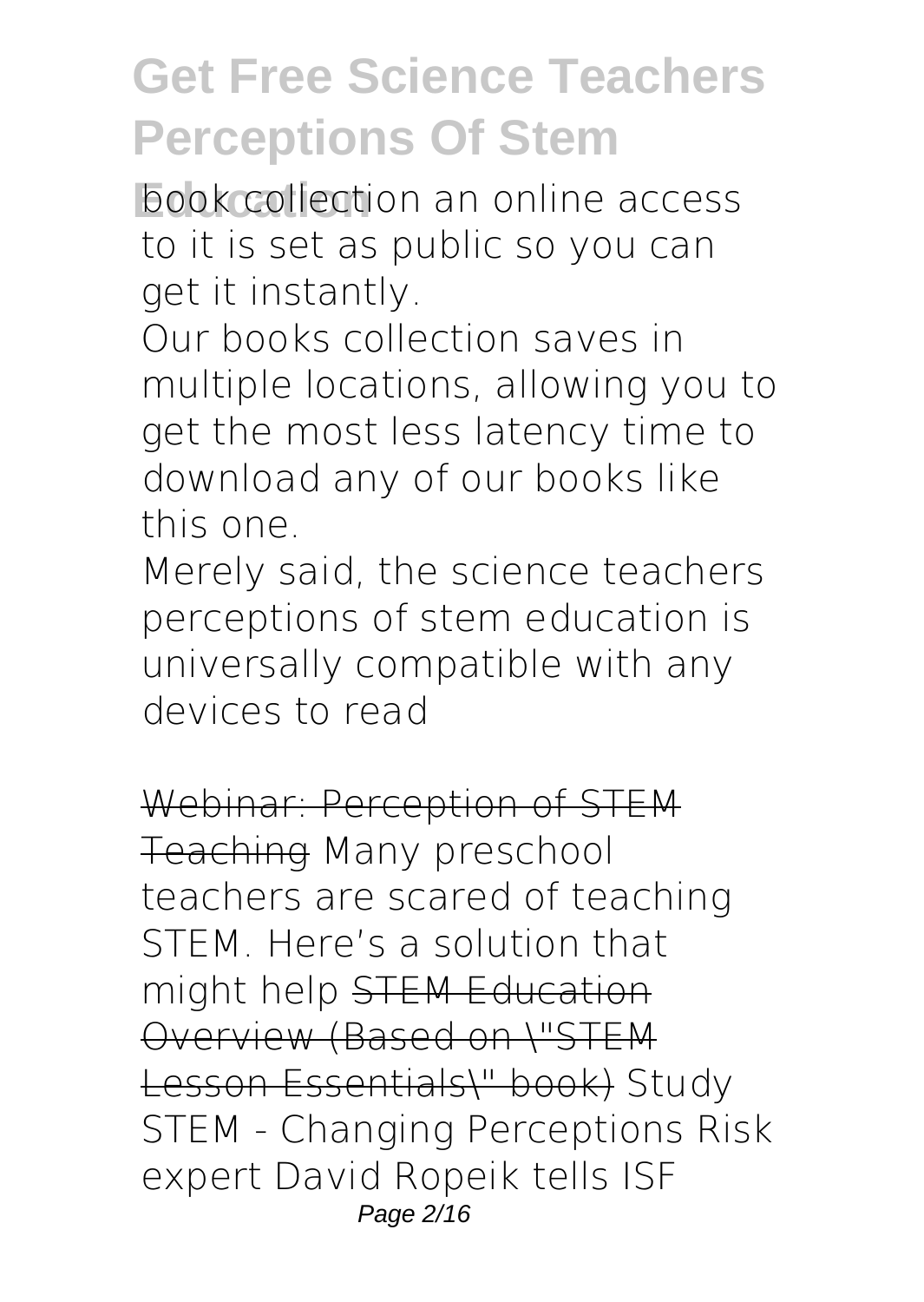**Education** *about why we're struggling with society's complex challenges* Explore NSTA's STEM Resources **A Talent for Teaching: UTeach Reveals a Career Pathway for STEM Majors | WorkingNation** *Create Engaging STEM Lesson Plans* STEM Integration in K-12 Education Part One - Picture Books for Math and Science Teachers || Support A Teacher Science Teachers Perceptions of their Pedagogical Content Knowledge (PCK) **Teach STEM** Integrating STEM into the Elementary Classroom STEM Learning Collaboration between teachers and students - Debbie Grzeczkowski, Mandy Hackett **Al Byers: Developing Large Scale Effective STEM Teacher Learning Communities** *Teaching STEM With* Page 3/16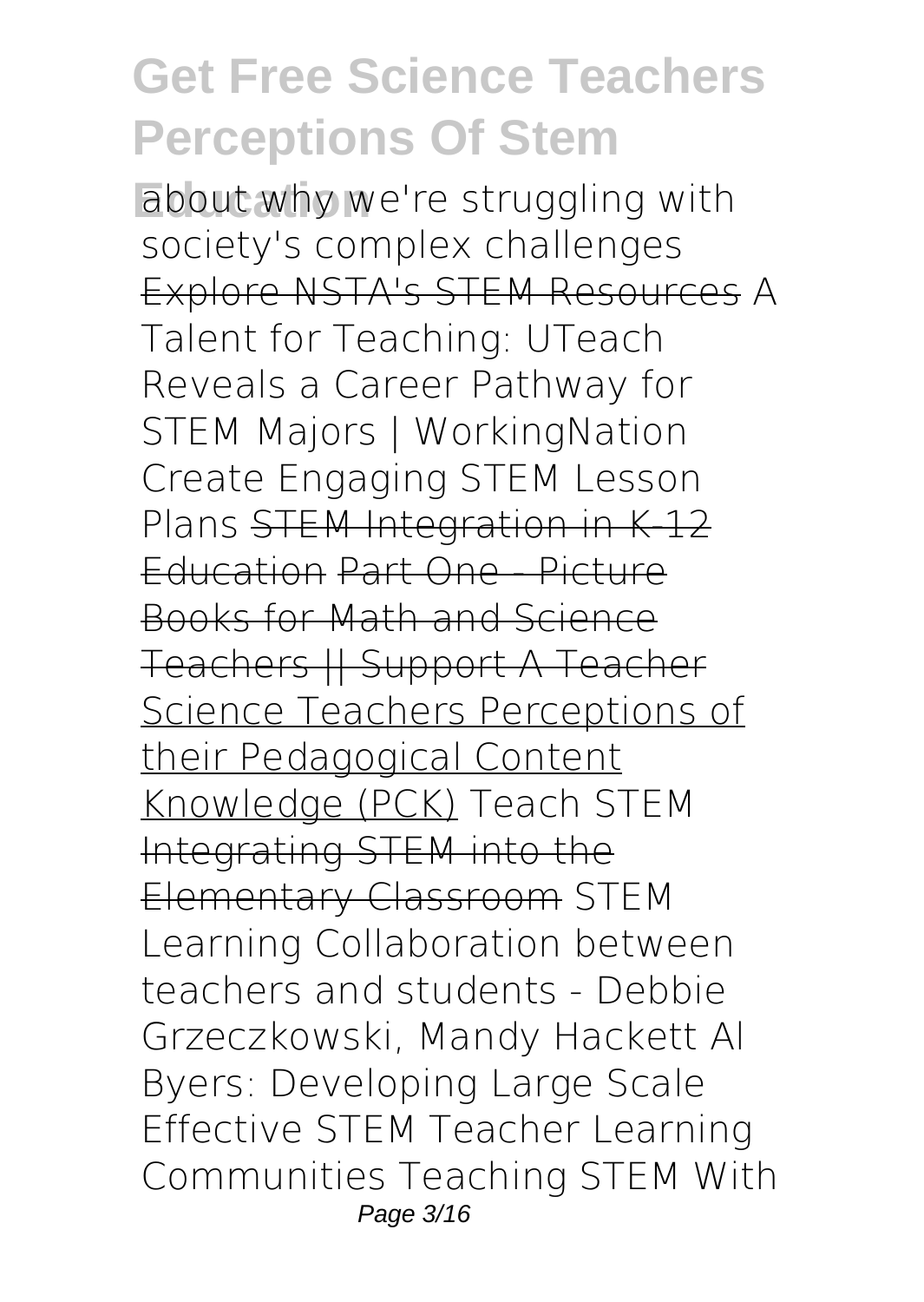**Education** *HipHop: STEM to STEAM The future of STEM education | Roni Ellington | TEDxBaltimore* **Carol Dweck, David Yeager, \u0026 Mary Murphy on Science of Human Motivation Changing Youth Perceptions of STEM Through Creative Writing (2012) - 2013 Progress Report** *Webinar on Science Outdoor Education: challenges in science teacher training* Science Teachers Perceptions Of Stem seeks to identify science teachers' perceptions regarding STEM education and its interdisciplinary nature, and to identify the factors that facilitate and hinder such a form of instruction in their schools. Being one of the first studies of STEM education in Saudi Arabia, this Page 4/16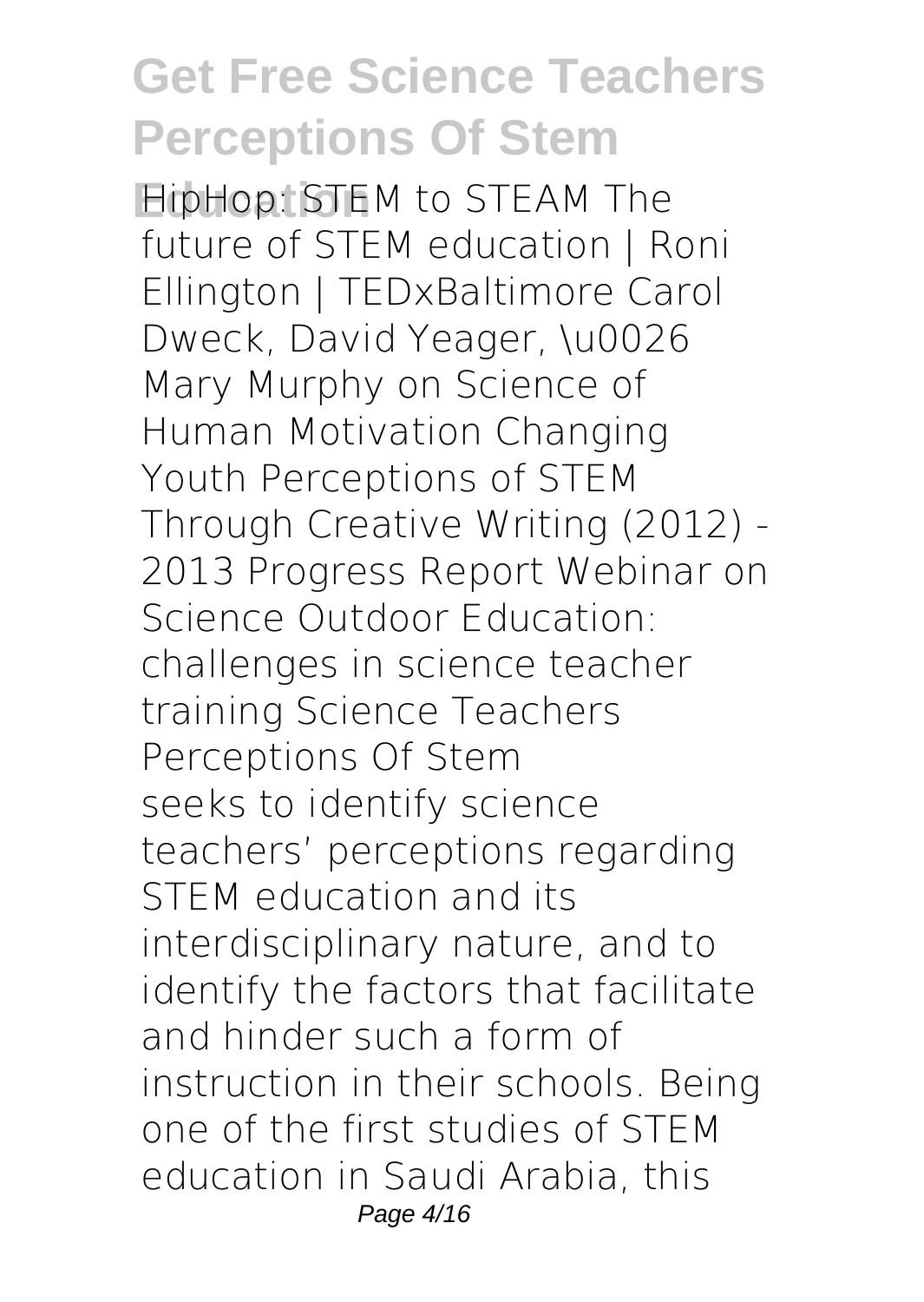**Estudy elicits science teachers'** perceptions through the use of qualitative methodologies.

Science Teachers' Perceptions of STEM Education In order to promote STEM (Science, Technology, Engineering, and Mathematics) education through developing a professional development model, this study seeks to identify science teachers'

Science teachers' perceptions towards STEM education in ... Ultimately, these 17 findings suggest the following themes from this systematic review of research involving teachers' perceptions of STEM education initiatives: Variation among Page 5/16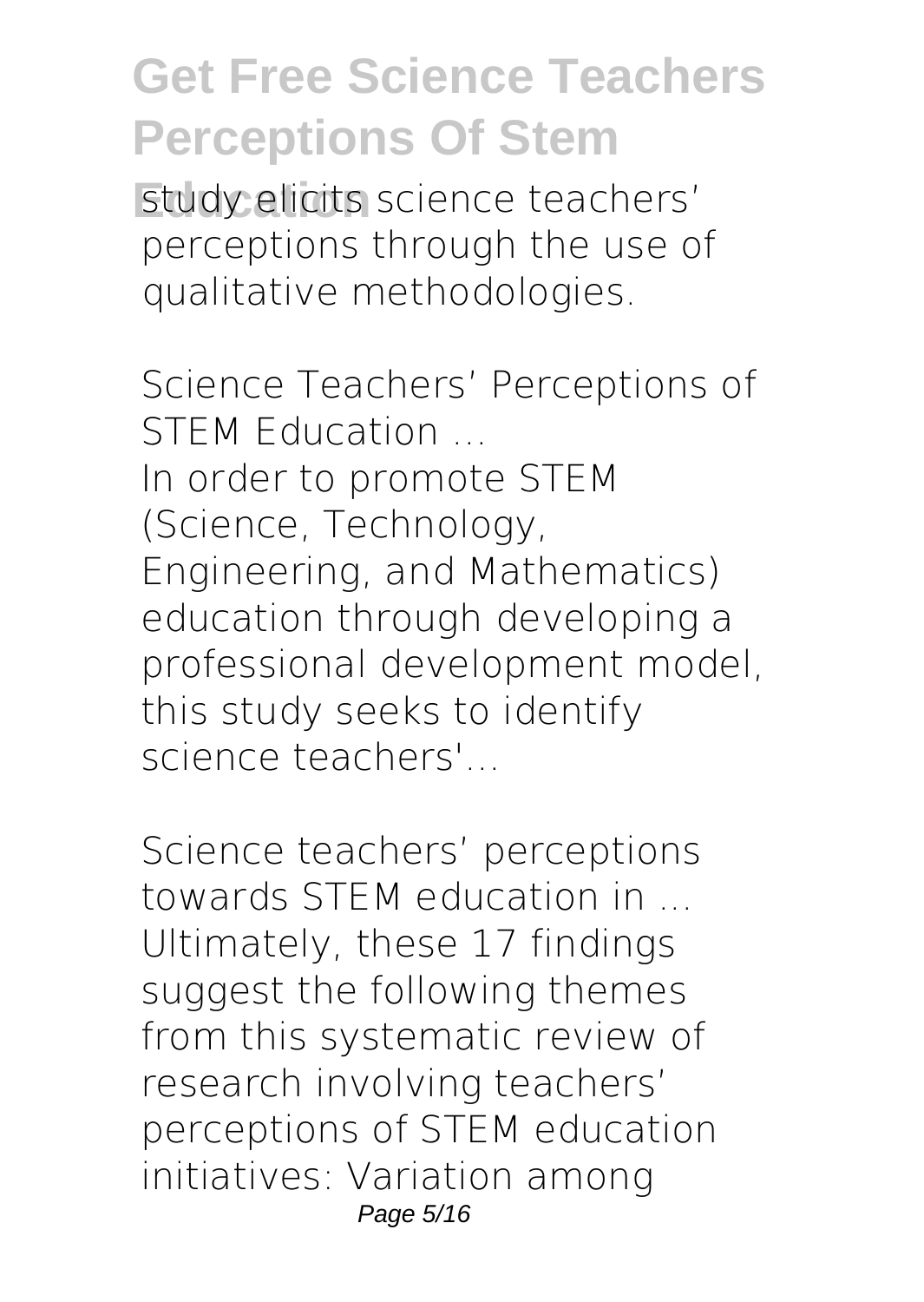teachers' age, gender, experience, and perceived value of STEM education may influence their support and... Secondary, ...

Teachers' perception of STEM integration and education: a ... In terms of STEM education, the NRC (2007) argued that individuals begin to develop perceptions and knowledge of STEM prior to and during their elementary education, which increases the importance of teaching STEM at the elementary level. Teachers with negative attitudes-a part of perceptiontoward STEM tend to avoid teaching STEM (Appleton 2003). Since the attitudes of the teacher are frequently transferred to their students (Deemer, 2004), poor Page 6/16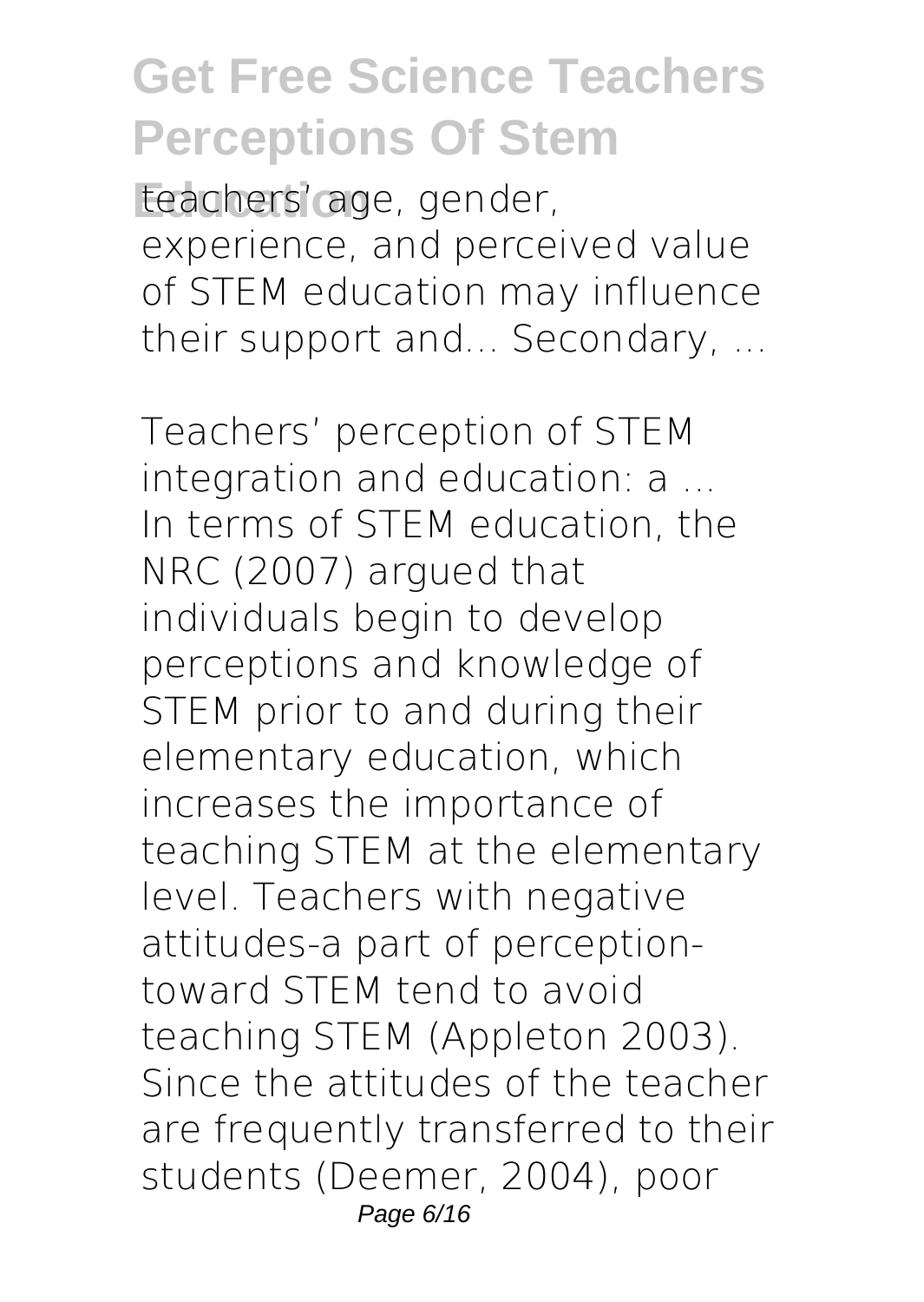**Attitudes toward STEM may be** initiated and

Perceptions of in-service teachers toward teaching STEM in ... Abstract We investigated and compared the learning environment perceptions of students, teachers and guides who participated in Science, Technology, Engineering and Mathematics (STEM)-based outreach activities in secondary education. In outreach activities, schools and teachers work together with companies and other external institu-

Perceptions of STEM-based outreach learning activities in ... According to the findings, teachers' perceptions of STEM Page 7/16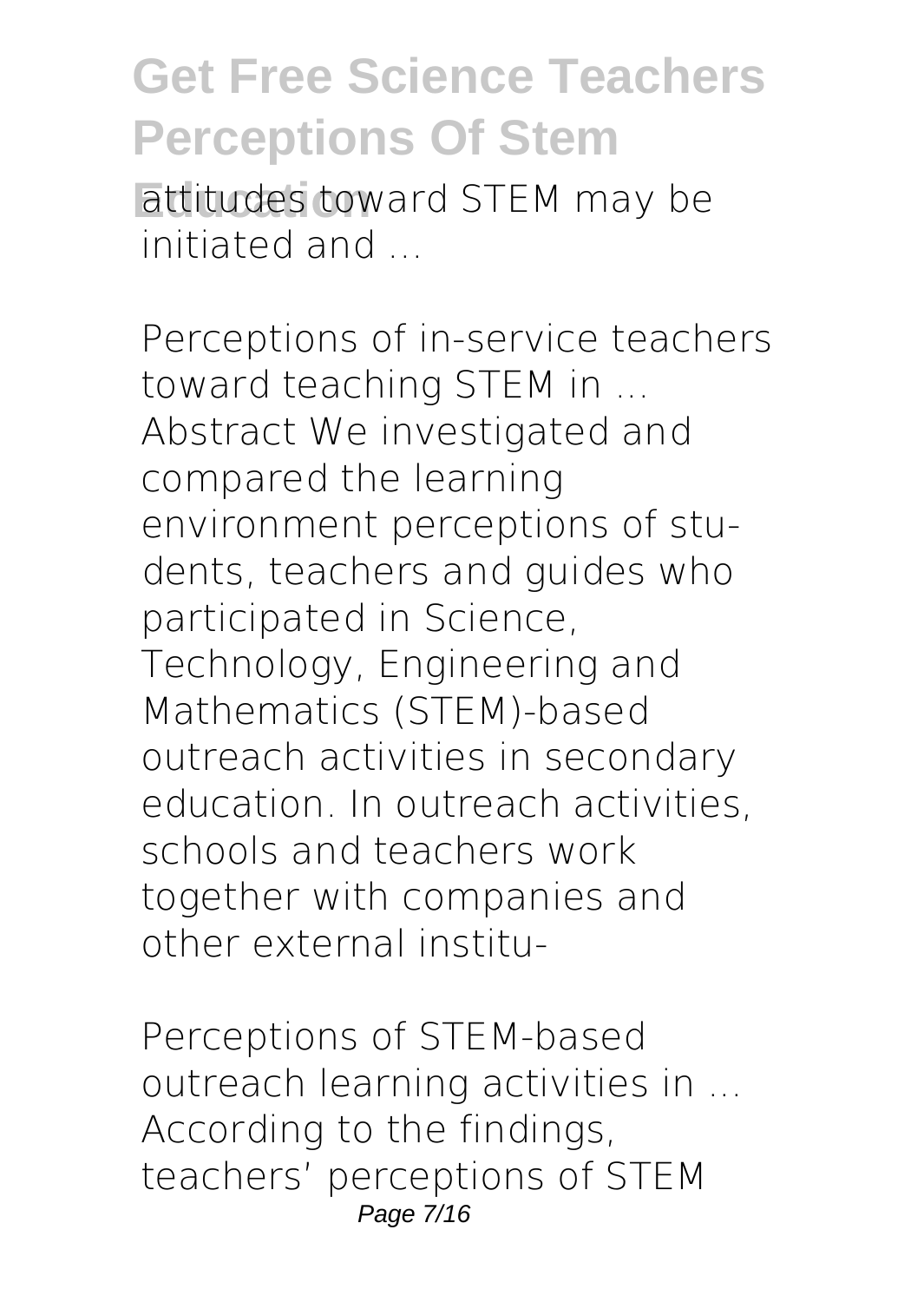**Education knowledge were** examined under three categories: STEM education concept knowledge, curriculum knowledge, and STEM education implementation knowledge. In the study, it was determined that most of the teachers considered themselves

Science, Technology, Engineering, and Mathematics ... STEM disciplines have different perceptions about STEMintegration and that leads to different classroom. practices, (3) technology is the hardest discipline to integrate in these cases, and (4)teachers are aware. of the need to add more content knowledge in their STEM integration. Document Type. Page 8/16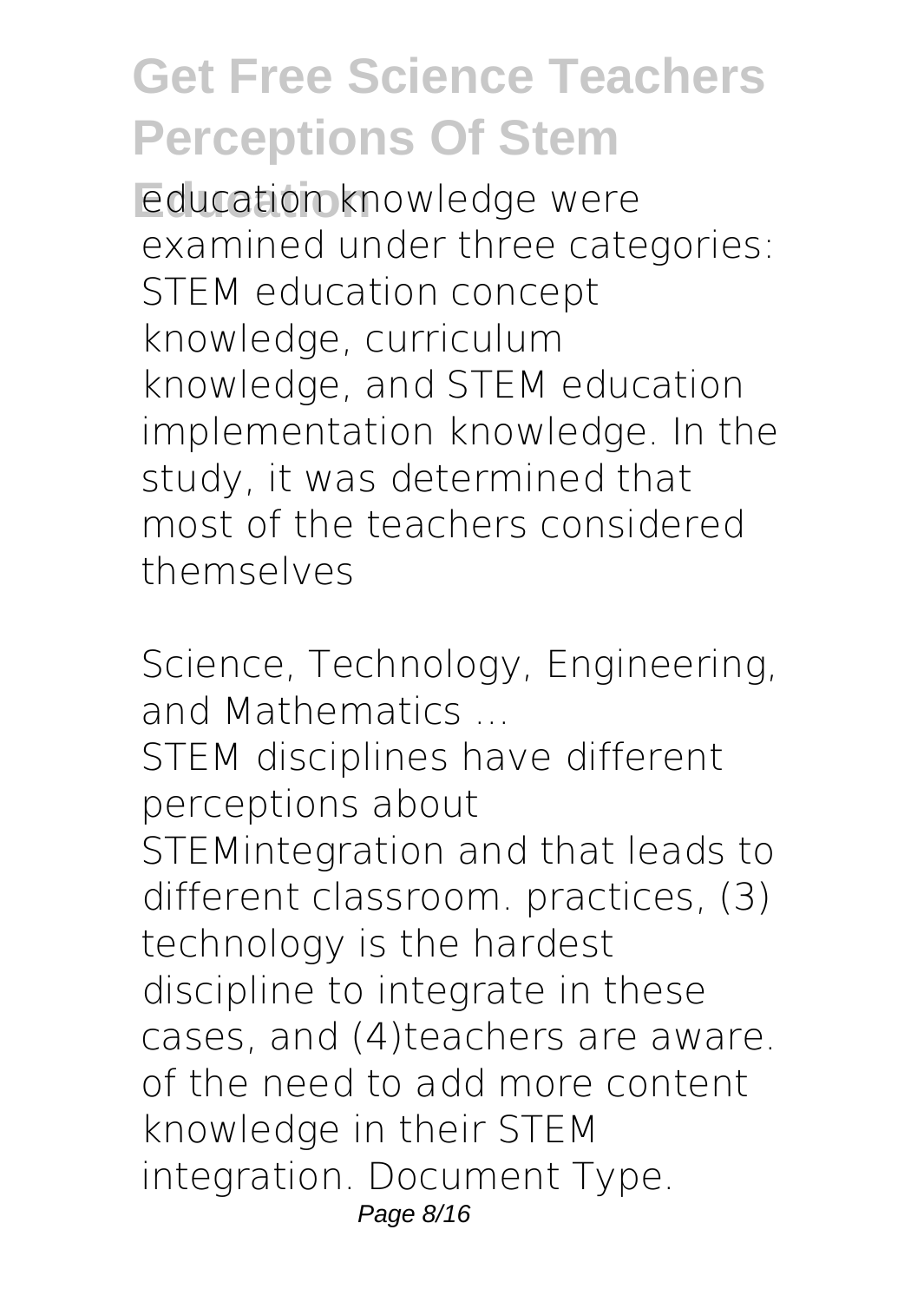STEM Integration: Teacher Perceptions and Practice Teachers' Perceptions of Rural STEM Teaching: Implications for Rural Teacher Retention . Kasey P. S. Goodpaster . Purdue University . Omolola A. Adedokun Purdue University . Gabriela C. Weaver Purdue University . Rural school districts often struggle with attracting and retaining highquality teachers, especially in science subject areas.

Teachers' Perceptions of Rural STEM Teaching: Implications ... MMS, Professor of STEM Education, University of Kentucky. MMS's current line of research includes Preservice teachers' perceptions of struggling learners, Page 9/16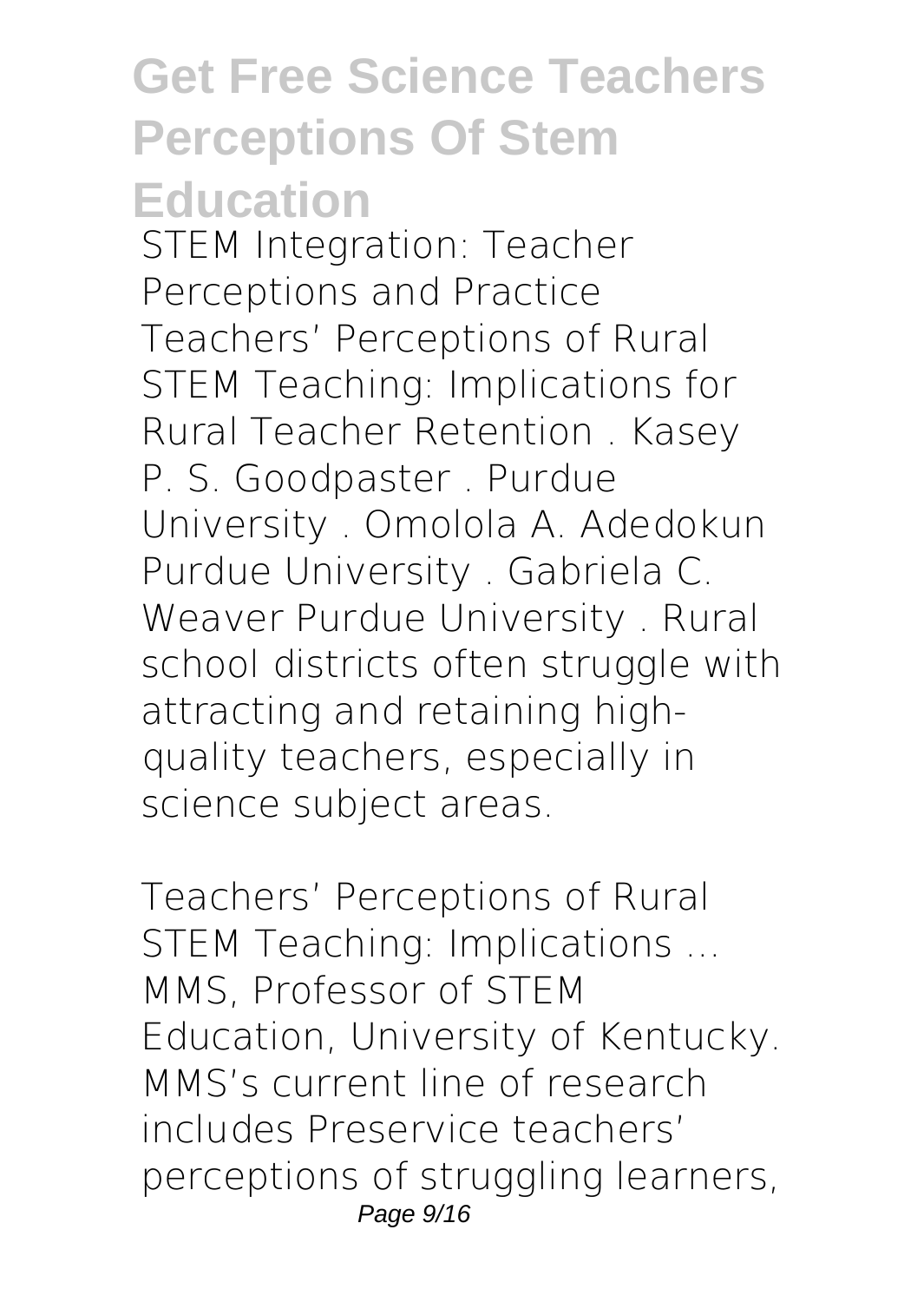**Example 3 transdisciplinary STEM education,** informal STEM learning environments, and broadening participation in STEM. SBB, Associate Professor of K-12 STEM Education, University of Central Florida.

Students' perceptions of STEM learning after participating ... Female teachers can also act as role models for young girls. Reports have shown that the presence of female teachers positively influences girls' perceptions of STEM and increases their interest in STEM careers. Self-affirmation. Researchers have investigated the usefulness of self-affirmation in alleviating stereotype threat.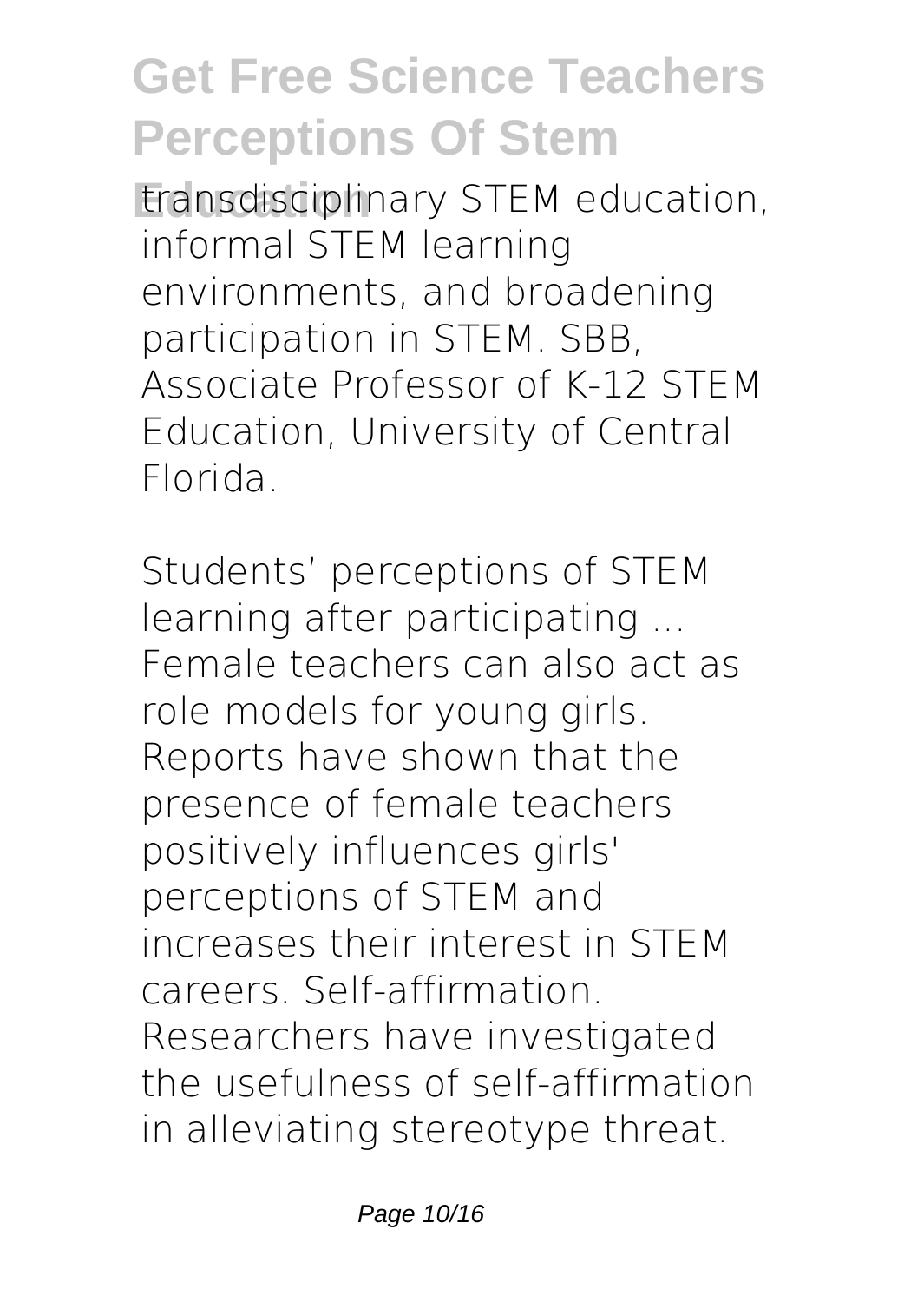**Education** Women in STEM fields - Wikipedia 100% pre-service and 95% inservice teachers either strongly agreed or agreed with the statements, "I believe that design is an important element when teaching topics related to STEM subjects", "I believe that a projectbased teaching approach in science lessons can help my students to think creatively", and "I believe that my students will be interested in learning science through a project-based teaching approach".

The perceptions of pre-service and in-service teachers ... Improved STEM Education is presented as a way forward, and the supply of well qualified teachers is perceived as integral Page 11/16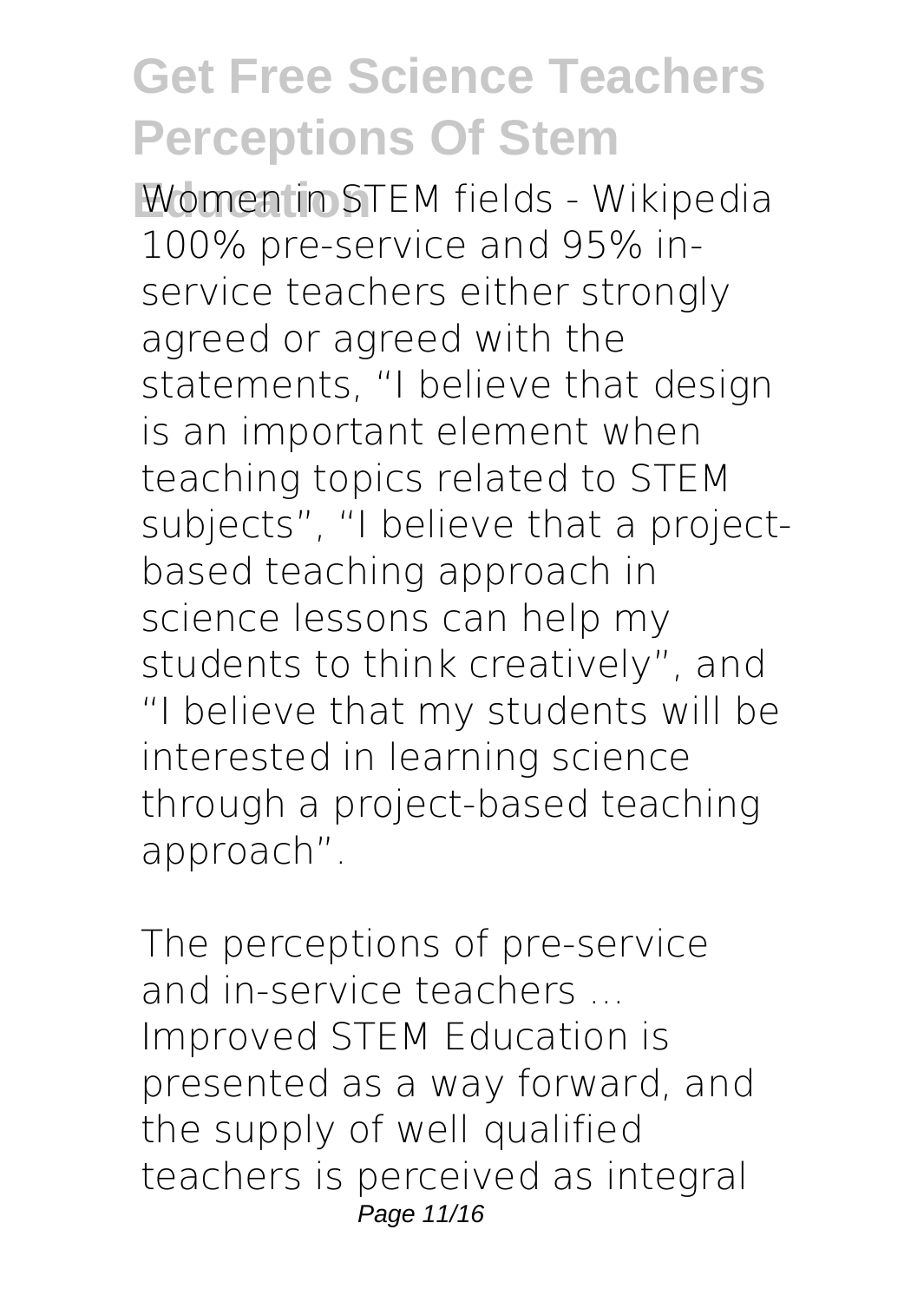to achieving this vision. However in England and Wales, as government funded teacher training bursaries rise for those seeking to pursue a career in mathematics or science, funding for those wishing to train to teach engineering or design and technology is less lucrative.

The reality of STEM education, design and technology ... The purpose of the crosssectional questionnaire was to investigate teachers' perceptions of the new mathematics and science curricula as a step towards STEM implementation in Saudi Arabia. In order to analyse the data, statistical package for social sciences (SPSS) version 22.0 was used. Page 12/16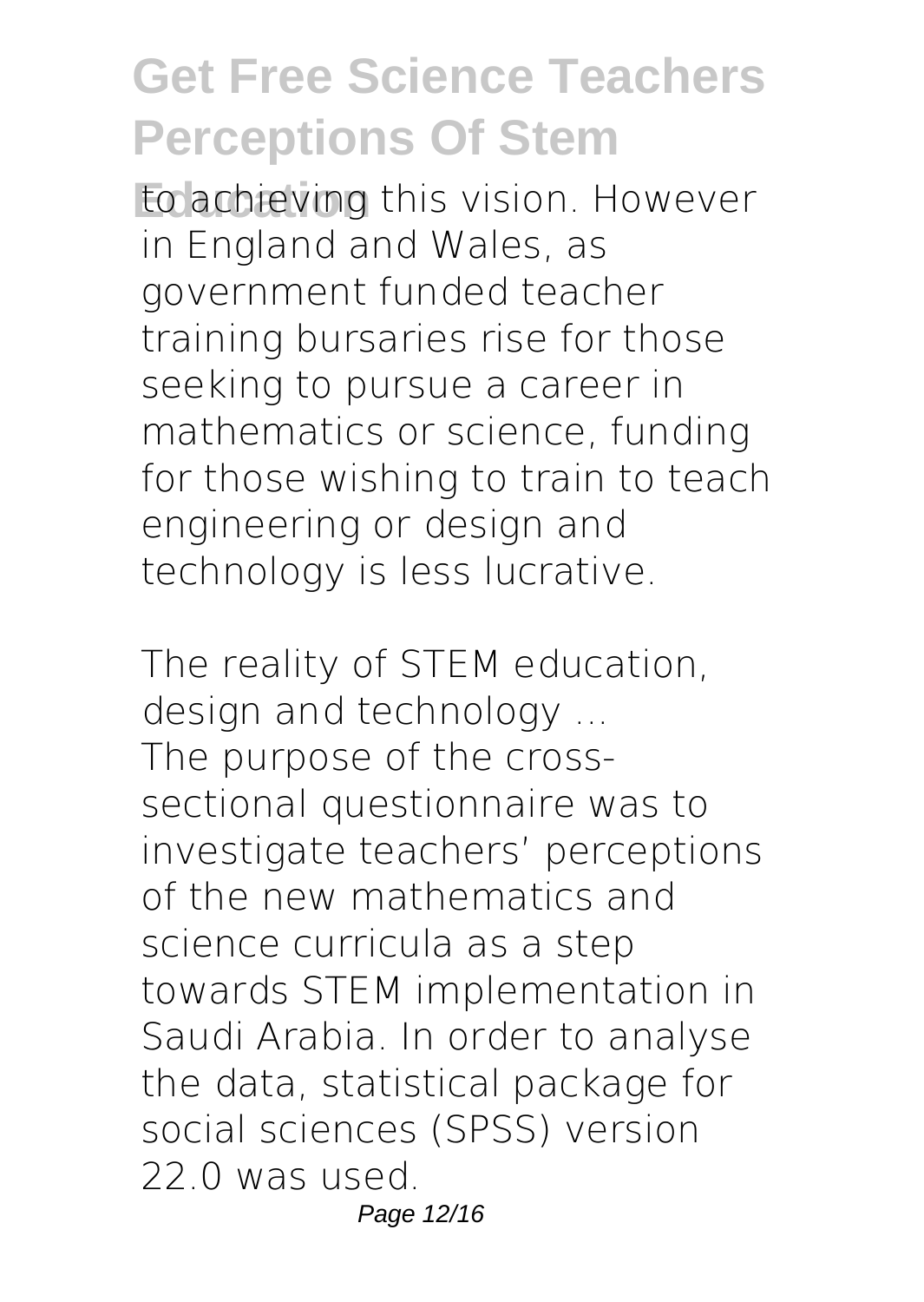Teacher Perceptions of the New Mathematics and Science ... Bell (2016), found that teachers' perceptions of STEM, and their personal knowledge and understanding, were related to the effectiveness of STEM delivery in their own classroom practice. This was ...

(PDF) The reality of STEM education, design and technology

... ABSTRACT Student foundational knowledge of science, technology, engineering, and mathematics (STEM) is formed in their elementary education. Paradoxically, many elementary teachers have constrained background knowledge, Page 13/16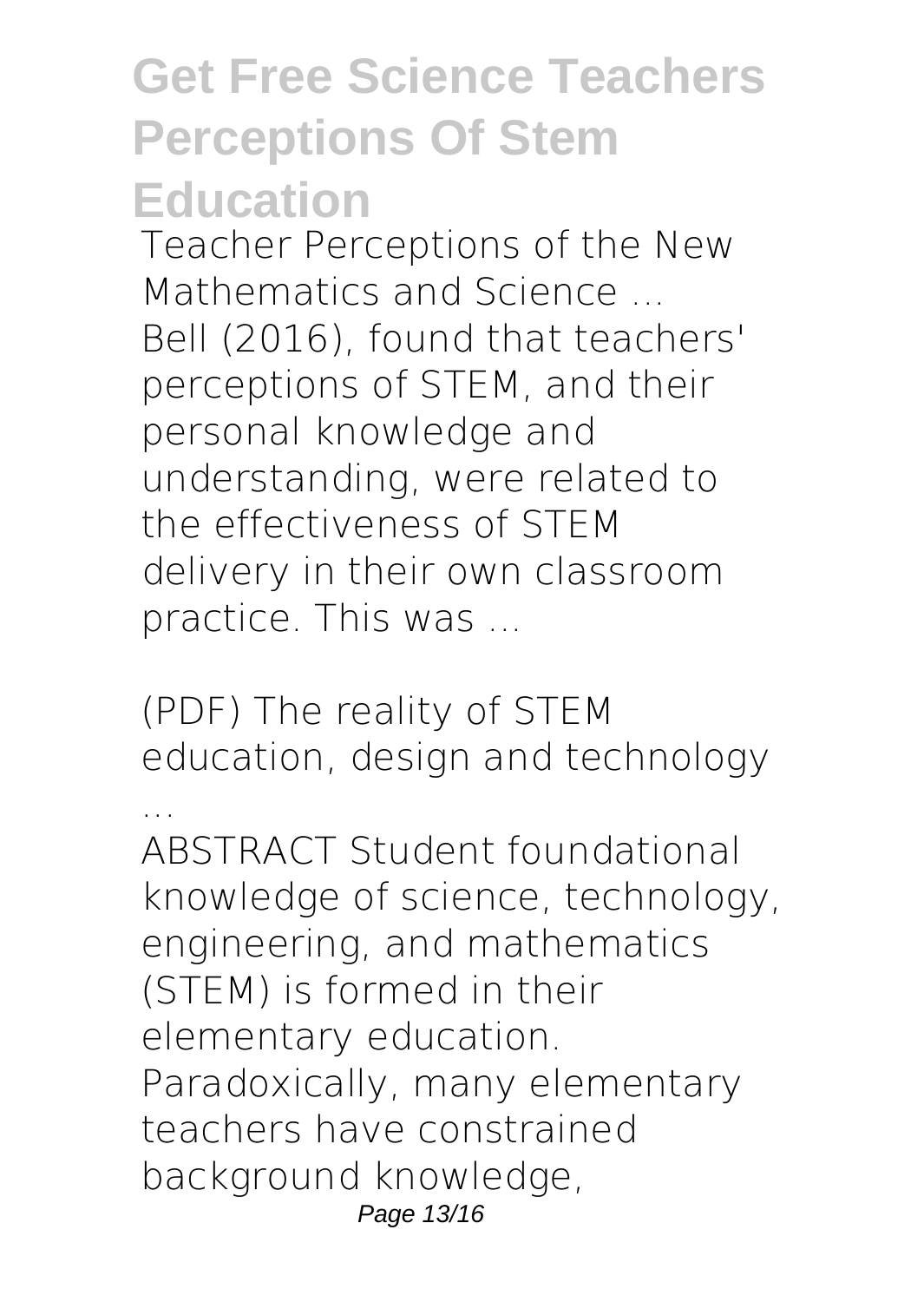**Eonfidence, and efficacy for** teaching STEM that may hamper student STEM learning.

Teacher STEM Perception and Preparation: Inquiry-Based ... □ Perceptions of science as 'clever', 'geeky' and 'not nurturing' were not consistent with girls' constructions of being feminine e.g. 'girly', 'caring', 'active' (Archer et al, 2013). Studies, such as one by Capobianco et al (2011), also indicate that some STEM subjects are viewed as 'male'.

RESEARCH BRIEFING LOOKING AT GENDER BALANCE IN STEM ... The majority of children in primary schools in England are taught science and maths by Page 14/16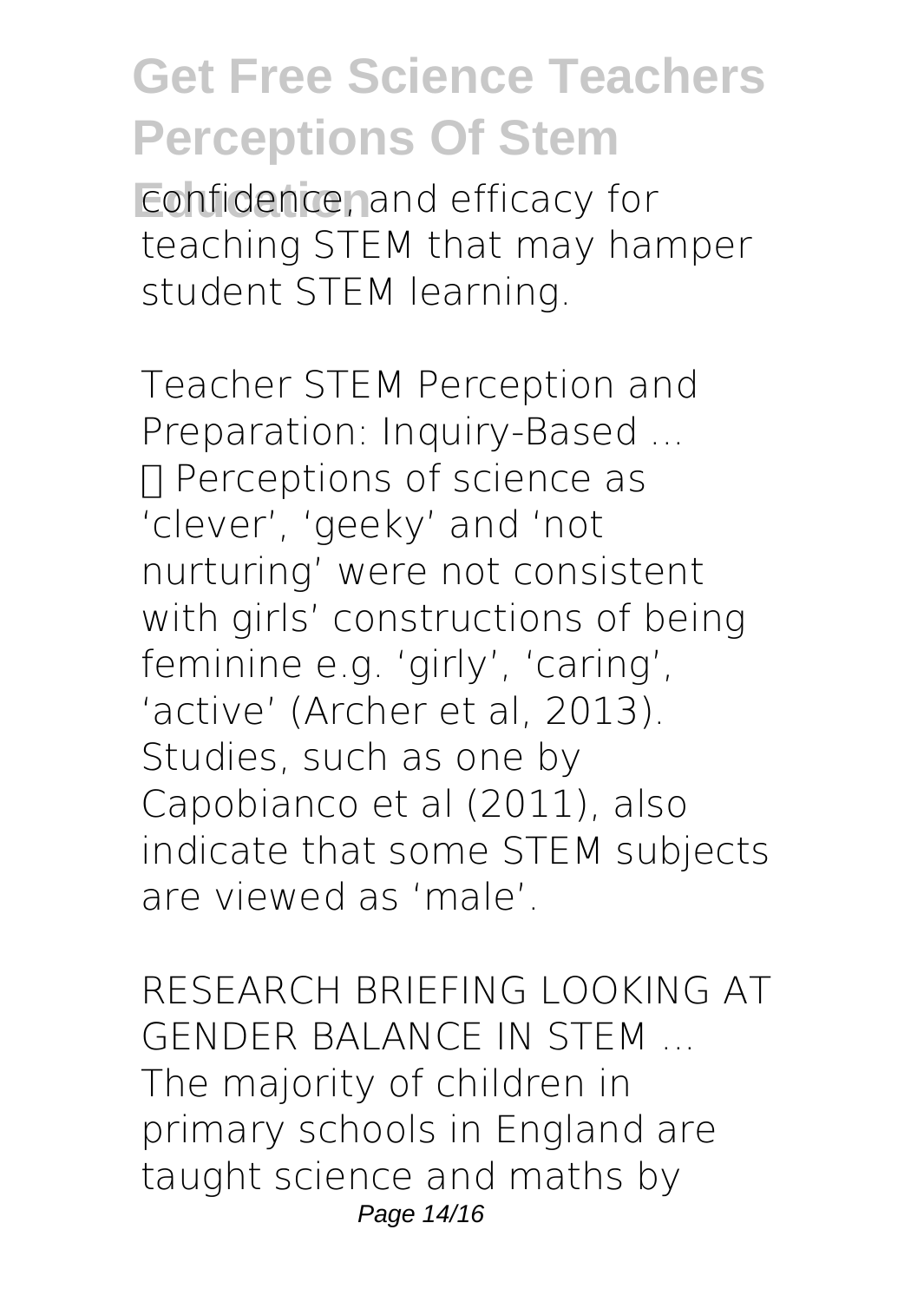**Education** teachers who do not have an advanced science or maths qualification (Wellcome Trust 2013b) and may also have limited/stereotypical views of STEM and people who work in STEM (Breiner et al. 2012). Science teachers in secondary school may have a subject ...

A Theory of Change for Improving Children's Perceptions ... The primary focus of this research is to investigate the effects of robotics on STEM education in primary/elementary schools by examining teachers' perceptions. The aim of teaching Science, Technology, Engineering and Mathematics is not only to help students to further their knowledge in these disciplines, Page 15/16